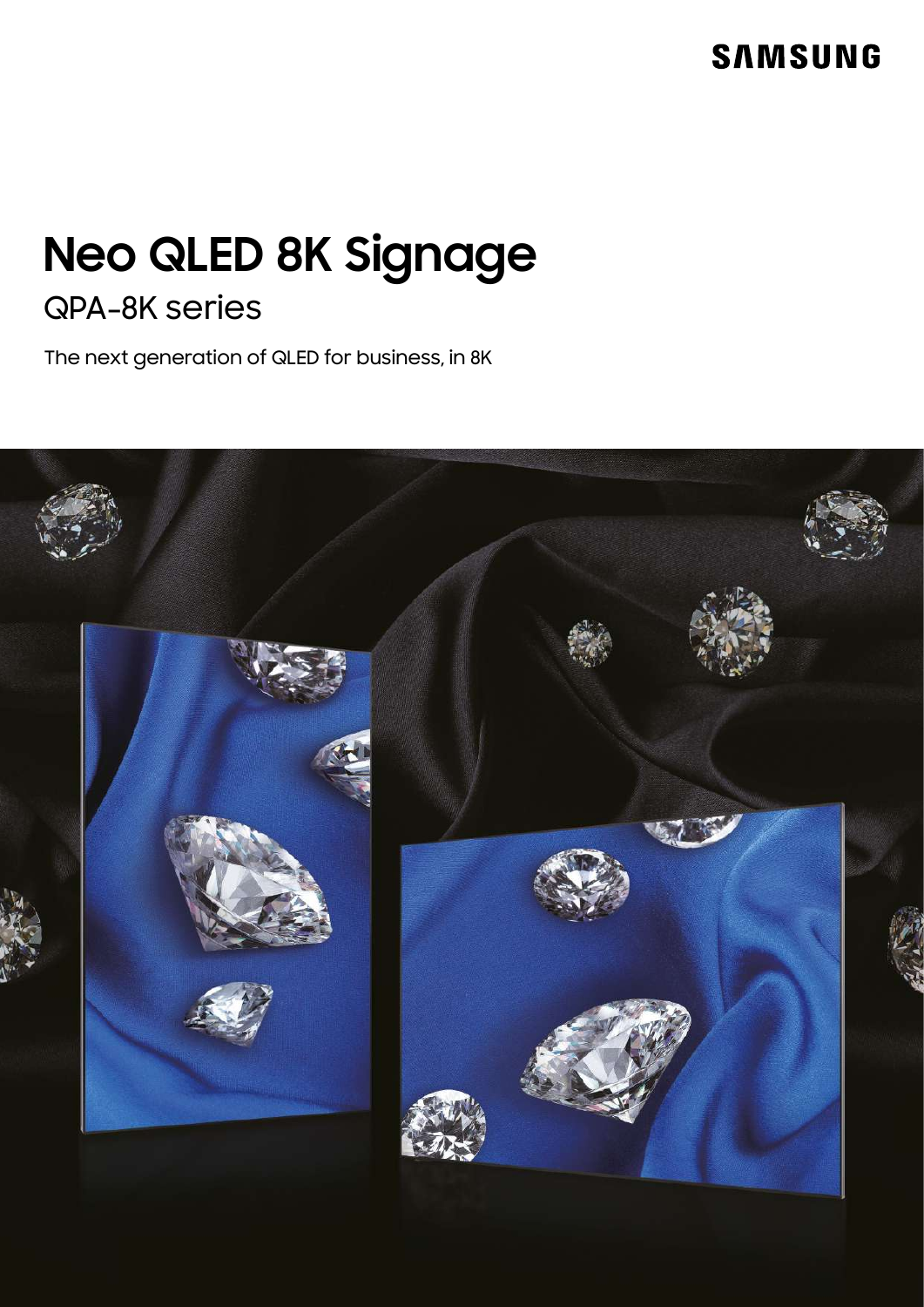## **Delivering the realistic visual experience customers expect**

Higher resolution content can bring visuals to life in ways never seen before, delivering a more realistic, captivating experience. This enhanced sense of reality ensures all content has a deeper impact on the viewer, while accurately and emotively representing a brand's image in the most memorable way.

Whether in a flagship store, or a high-end showroom, the right display technology provides premium visuals that can set a business apart. Samsung Neo QLED 8K Signage was evolved with this in mind, now equipped with Quantum Matrix Technology Pro, offering detailed backlight control technology with Mini LED for the most advanced professional 8K display.



**Portrait Mode**

**One Connect**

**Built for Professionals**





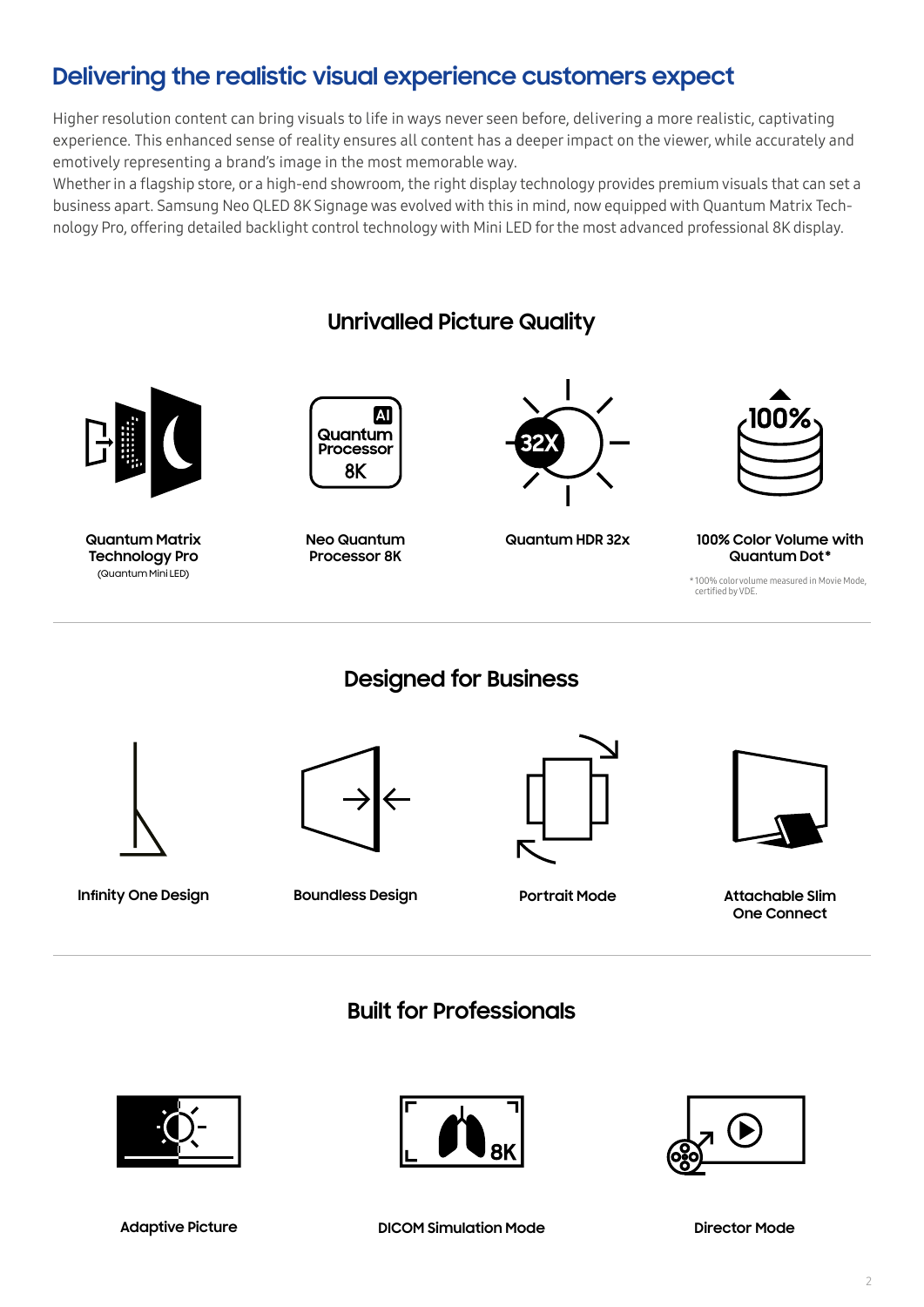### **Unrivalled Picture Quality**



#### **Precise dimming to enhance every detail**

Backlight dimming technology controls the proprietary Quantum Mini LEDs with optimum precision. Every detail is displayed on Neo QLED 8K Signage, from the darkest blacks to the purest whites, with 12-bit (4,096 levels) contrast levels and Local Brightness Booster to enhance any content.



#### **Optimized 8K viewing experience**

Neo QLED 8K utilizes an advanced multi-intelligent processor that learns scene by scene using data generated from 16 neural networks instead of one. AI upscaling technology creates an optimized viewing experience and enhances every visual detail of your 8K content. \* Viewing experience may vary according to the type of content and format. Upscaling may not apply to other external connections such as PC.



#### **Crystal clarity with 33 million pixels**

Experience groundbreaking, super-high resolution, four times higher than 4K UHD content and 16 times higher than FHD with Samsung's Neo QLED 8K. With more than 33 million pixels, every frame is showcased with optimal clarity, producing spectacular visuals that enhance any business setting.

\* Real 8K Resolution is defined as having 7,680 x 4,320 pixels. Native 8K content based on current 8K streaming,<br>connectivity and decoding standard. Future and certain party standards not guaranteed or may require addition device/adapter purchase.



#### **AI-powered image enhancement**

AI-powered machine learning utilizes deep learning algorithms to analyze data from millions of images to reduce noise and refine details. The Neo Quantum Processor 8K, built into Neo QLED 8K Signage, delivers clearer pictures and ensures a memorable viewing experience that will define your business.

\* Viewing experience may vary according to types of content and format. '8K AI Upscaling' may not apply to PC connection and Game Mode.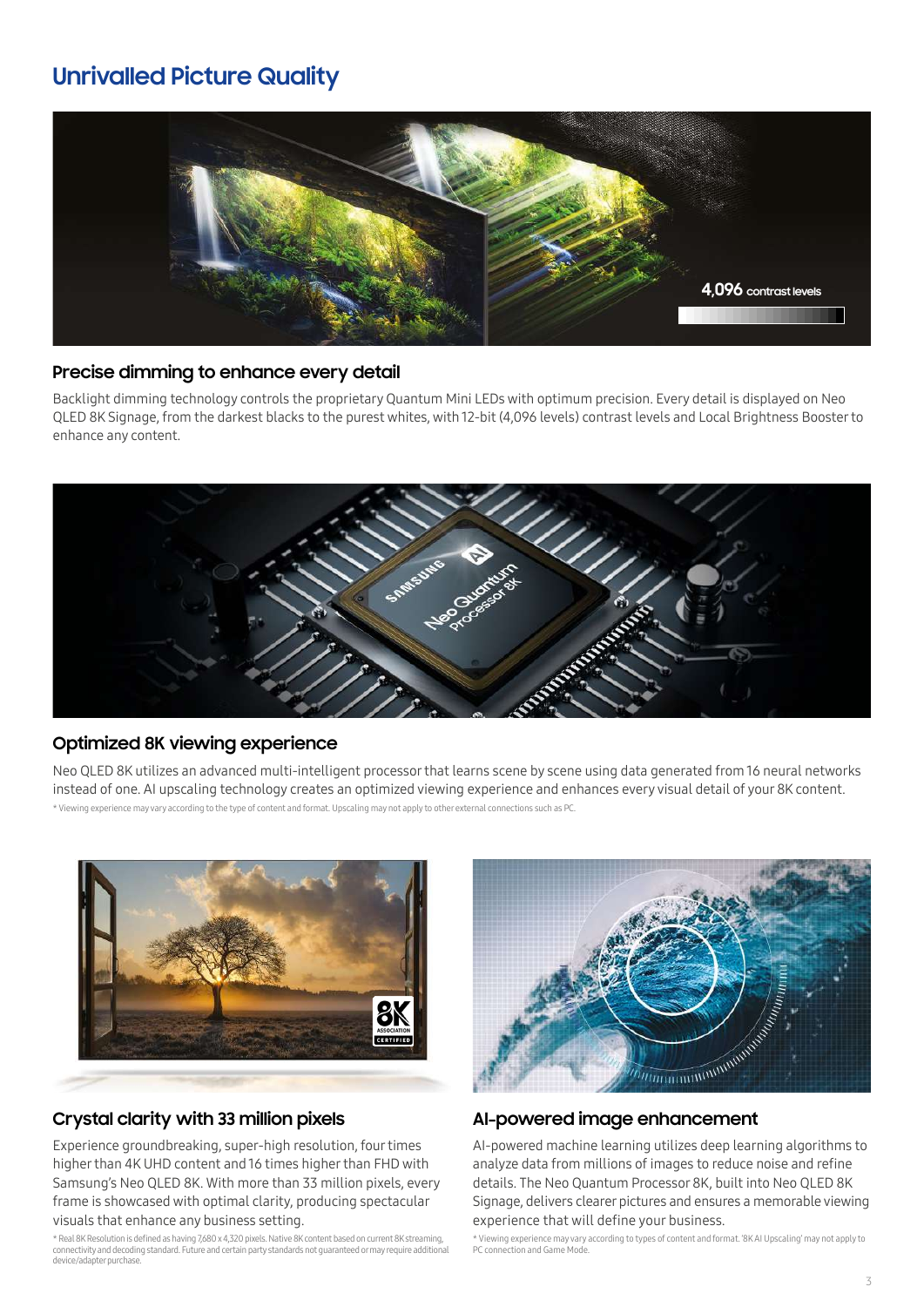

#### **A billion, brilliant colors**

Samsung Neo QLED 8K Signage uses advanced Quantum Dot technology to transform light into brilliant color that remains true regardless of brightness or ambient lighting. With over a billion shades of color, Quantum Dot dynamically enhances content to bring any business to life.

\* 100% color volume measured in Movie Mode, certified by VDE.



#### **Minimize distractions for increased engagement**

Whether exposed to any sunlight or under a light fitting, Samsung's critically acclaimed anti-reflection technology ensures distractions are minimized in a variety of environment, allowing customers to focus on the content for optimal engagement and an improved experience.



#### **Superior accuracy in every scene**

Samsung Neo QLED 8K perfectly optimizes every scene with Quantum HDR 32X, offering superior accuracy for rich, refined visuals. The dynamic HDR10+ tone mapping shifts color and contrast, allowing viewers to appreciate even minor details, bringing business content to life in total clarity.

\* The range of Quantum HDR luminance is based on internal testing standards and subject to change according to viewing conditions or specifications.



### **Clear view from any angle**

An Ultra Viewing Angle, thanks to QLC and film technology, delivers a consistent, clear picture regardless of standing position when any user is viewing the Neo QLED 8K. Applied to all QPA-8K displays, Ultra Viewing Angle ensures every detail is seen and every viewing position is an optimal one.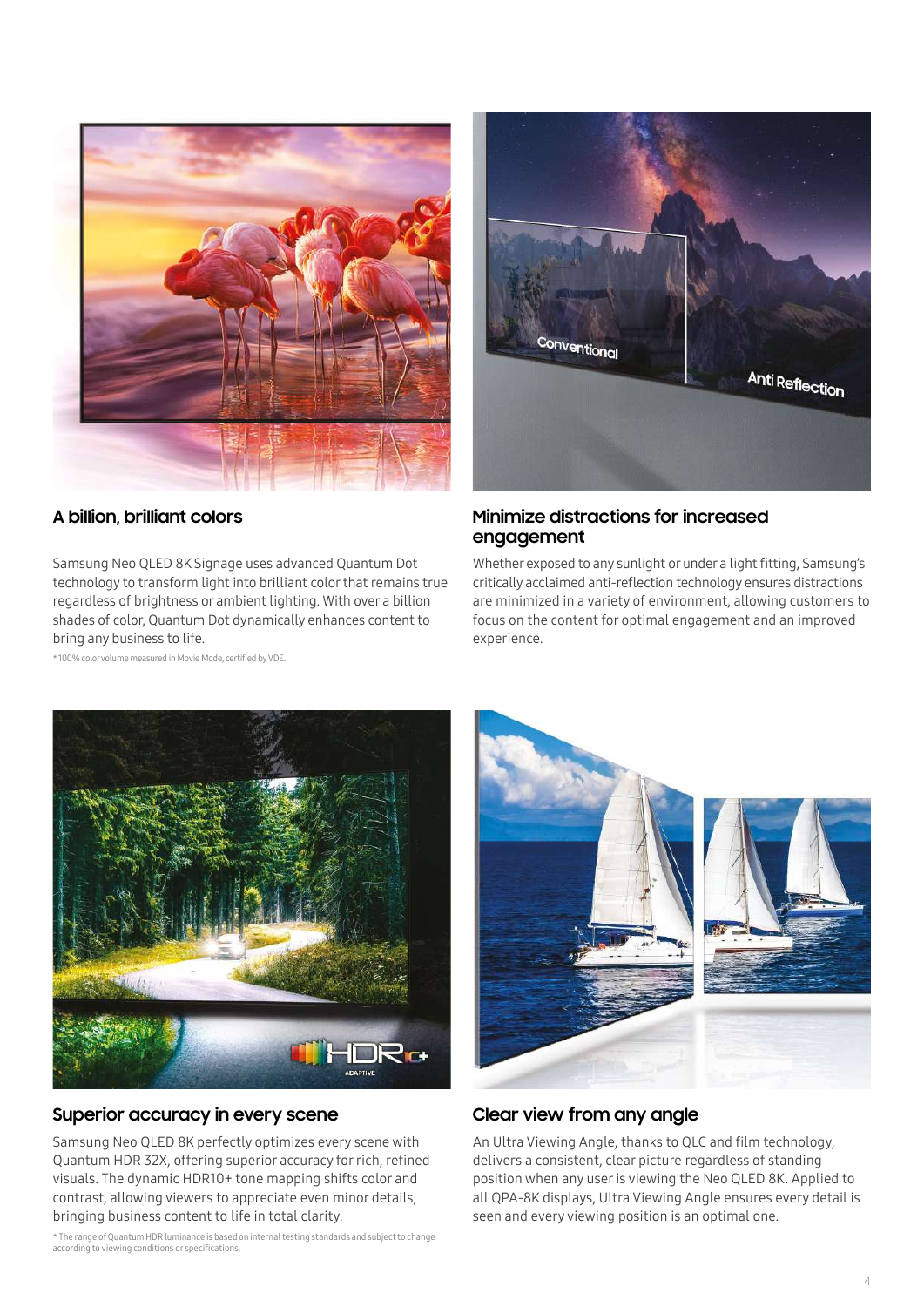### **Designed for Business**



### **A perfect it for your business f**

Create engaging customer experiences that effortlessly blend digital and physical environments. With impossibly slim bezels, the Infinity One Design naturally complements any business space.



#### **Flexible installation for custom designs**

Samsung Neo QLED 8K Signage can be mounted flush to the wall or installed vertically using the new pivot functionality. Along with a slim, simple bezel design, Neo QLED 8K will enhance any business environment, complementing aesthetics while optimizing the space for efficiency.



### **Clutter-free connectivity**

Attachable One Connect minimizes cable clutter regardless of the installation type and surrounding environment. With streamlined connectivity, Neo QLED 8K ensures a clutter-free customer environment while delivering an efficient solution that performs for your business.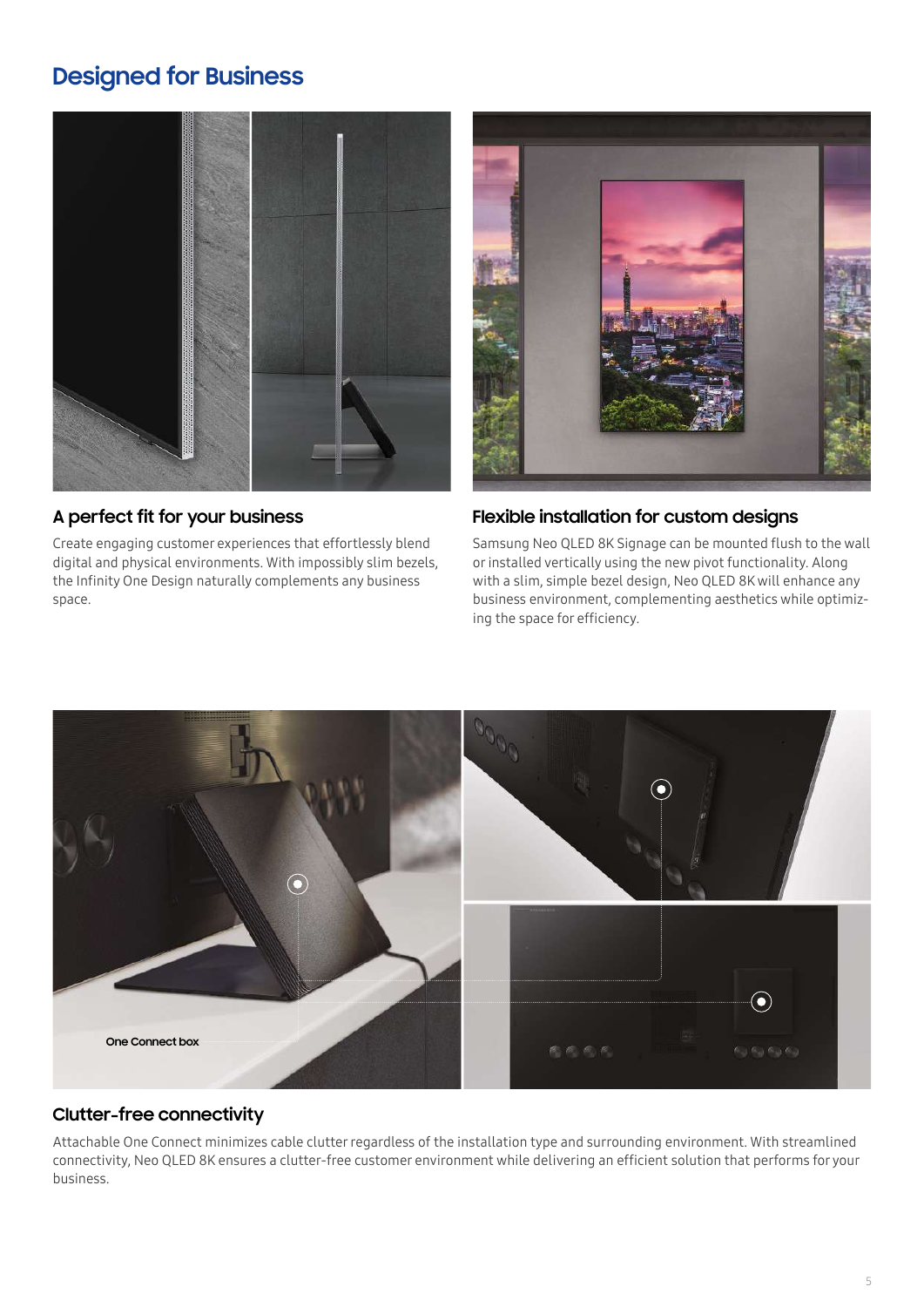### **Built for Professionals**



### **Real-time picture refinement**

Neo QLED 8K offers Adaptive Picture, which optimizes content brightness and provides the best picture quality possible based on the surrounding lighting conditions. Real-time refinement provides uniform picture quality regardless of changes in the light for bold, vibrant visuals.



### **Improved efficiency in healthcare**

Medical teams can collaborate more efficiently and effectively than ever thanks to Neo QLED 8K's DICOM Simulation Mode, which meets 100% of grayscale required by DICOM standard. Plus, it helps to simulate medical images such as X-rays.

\* DICOM® - Digital Imaging and Communications in Medicine – is the international standard for medical images and related information. \* DICOM Simulation Mode is for non-diagnostic, reference purpose only.

### **Content as it was intended**

Featuring built-in Director Mode, Samsung Neo QLED 8K allows users to minimize post-processing to bring the images displayed closer to the way directors intended. From color representation to picture proportion, pictures can express a director's original intention without any distortion.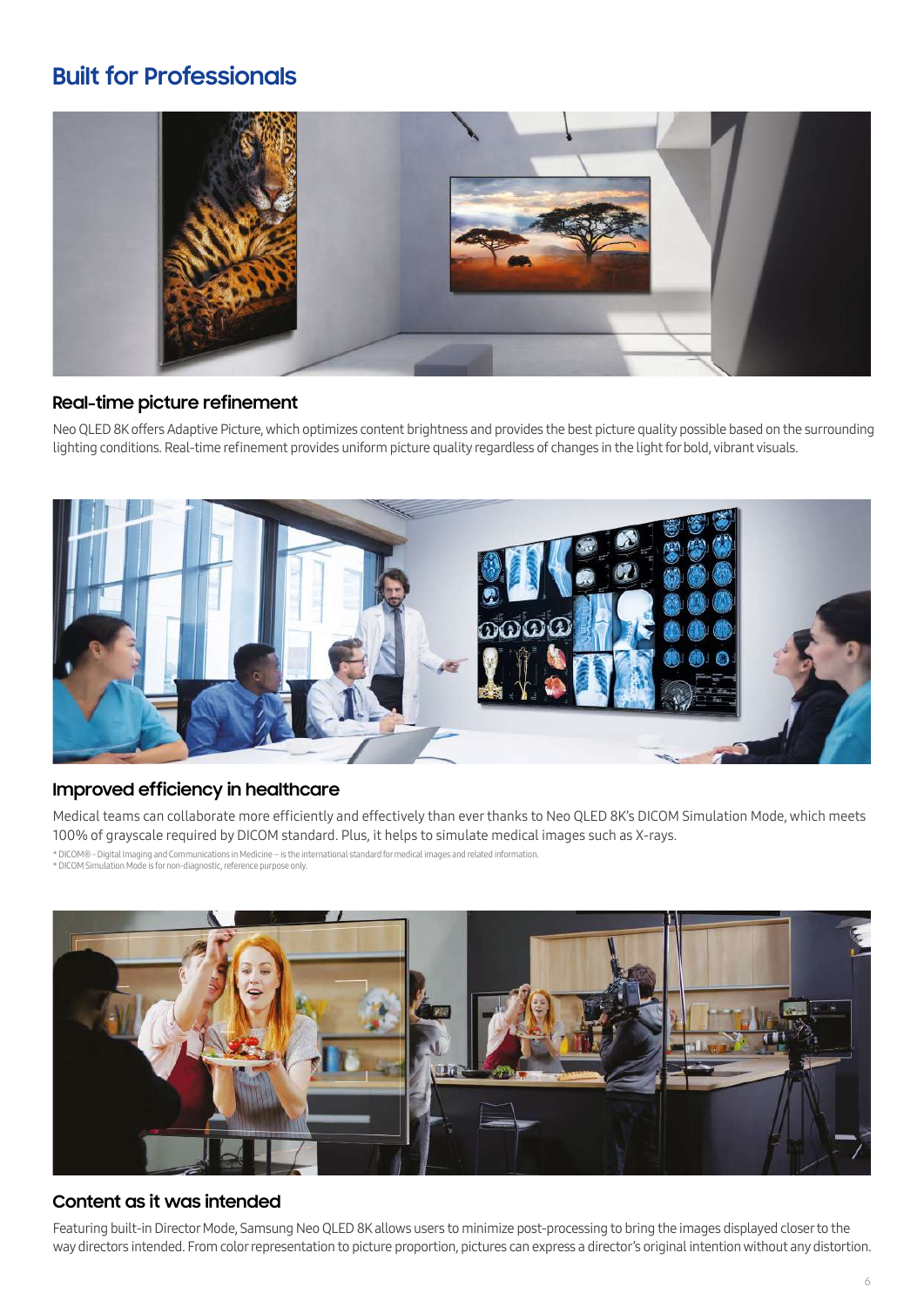# **Business applications**







\* Images are simulated and for illustration purpose only.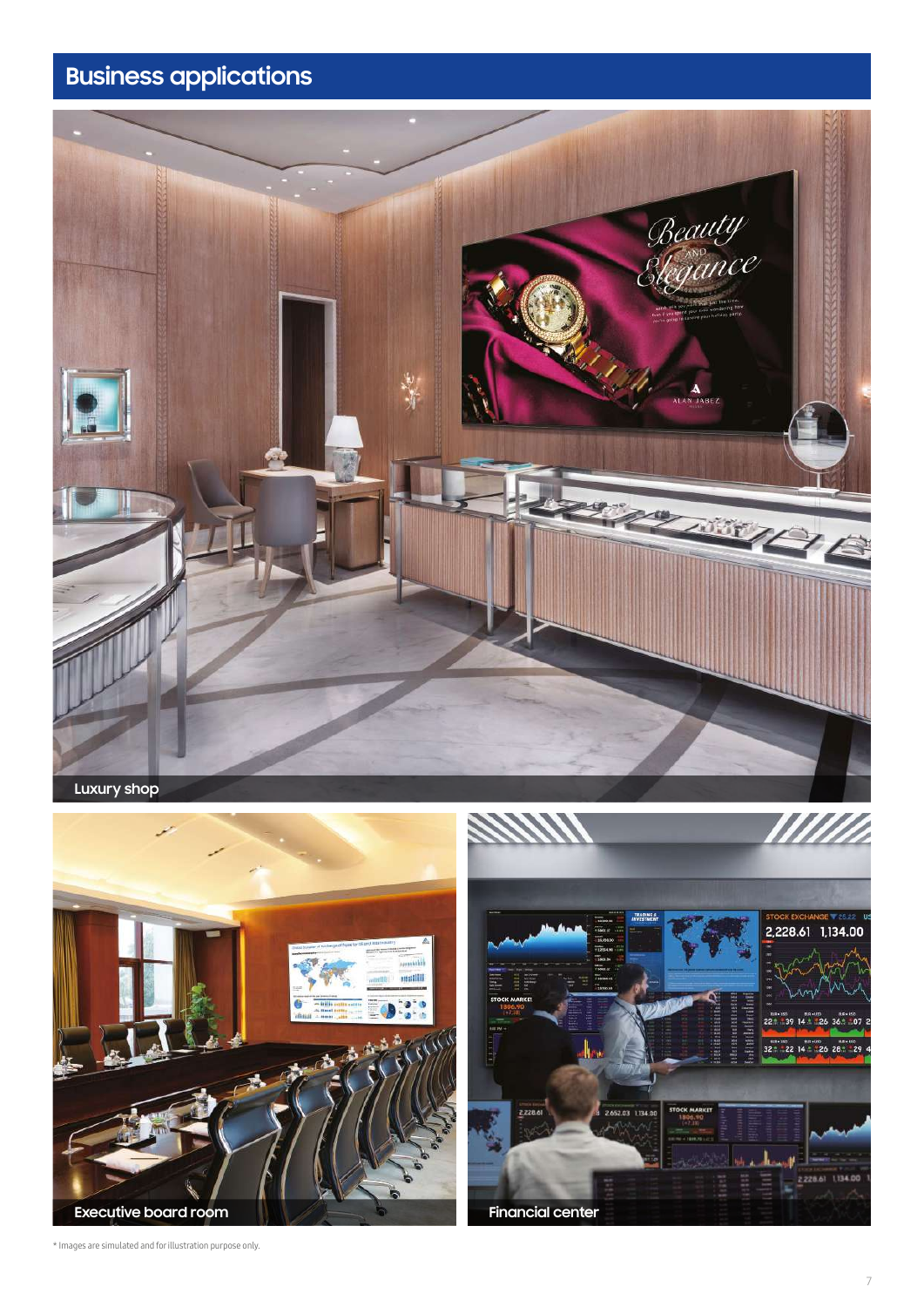# **Specifications**

| Model              |                                   |                         | <b>QP65A-8K</b>                                                                                                                                                                                                         | <b>QP75A-8K</b>                                                                                         | <b>QP85A-8K</b>                                                               |
|--------------------|-----------------------------------|-------------------------|-------------------------------------------------------------------------------------------------------------------------------------------------------------------------------------------------------------------------|---------------------------------------------------------------------------------------------------------|-------------------------------------------------------------------------------|
|                    | Class                             |                         | 65                                                                                                                                                                                                                      | 75                                                                                                      | 85                                                                            |
|                    | Diagonal Size                     | Measured                | 64.5                                                                                                                                                                                                                    | 74.5                                                                                                    | 84.5                                                                          |
|                    | Type                              |                         | Direct LED BLU (mini LED)                                                                                                                                                                                               | Direct LED BLU (mini LED)                                                                               | Direct LED BLU (mini LED)                                                     |
|                    | Resolution                        |                         | 7680 x 4320                                                                                                                                                                                                             | 7680 x 4320                                                                                             | 7680 x 4320                                                                   |
| Panel              | Pixel Pitch (mm)                  |                         | 186 * 186 mm                                                                                                                                                                                                            | 214.86 * 214.86 mm                                                                                      | 243.75 * 243.75 mm                                                            |
|                    | Active Display Area               |                         | 1428.48(H) x 803.52 (V)                                                                                                                                                                                                 | 1650.1248(H) x 928.1952 (V)                                                                             | 1872(H) X1053(V)                                                              |
|                    | Brightness(Typ.)                  |                         | 500nit (HDR 2,000nit)                                                                                                                                                                                                   | 500nit (HDR 2,000nit)                                                                                   | 500nit (HDR 2,000nit)                                                         |
|                    |                                   |                         |                                                                                                                                                                                                                         |                                                                                                         |                                                                               |
|                    | Contrast Ratio (Typ.)             |                         | 1,200:1                                                                                                                                                                                                                 | 1,200:1                                                                                                 | 1,200:1                                                                       |
|                    | Viewing Angle(H/V)                |                         | 178/178                                                                                                                                                                                                                 | 178/178                                                                                                 | 178/178                                                                       |
|                    | Response Time (G to G)            |                         | 6.5ms                                                                                                                                                                                                                   | 6.5ms                                                                                                   | 6ms(Typ.)                                                                     |
|                    | <b>Display Colors</b>             |                         | 1.07B                                                                                                                                                                                                                   | 1.07B                                                                                                   | 1.07B                                                                         |
|                    | Color Gamut                       |                         | 93% (DCI-P3)                                                                                                                                                                                                            | 93% (DCI-P3)                                                                                            | 93% (DCI-P3)                                                                  |
|                    | Operation Hour                    |                         | 16/7                                                                                                                                                                                                                    | 16/7                                                                                                    | 16/7                                                                          |
|                    | Haze                              |                         | 2%                                                                                                                                                                                                                      | 2%                                                                                                      | 2%                                                                            |
| Display            | Dynamic C/R                       |                         | MEGA                                                                                                                                                                                                                    | MEGA                                                                                                    | MEGA                                                                          |
|                    | H-Scanning Frequency              |                         | 270 HZ                                                                                                                                                                                                                  | 270 HZ                                                                                                  | 270 HZ                                                                        |
|                    | V-Scanning Frequency              |                         | 120 HZ                                                                                                                                                                                                                  | 120 HZ                                                                                                  | 120 HZ                                                                        |
|                    | Maximum Pixel Frequency           |                         | 2.376GHz                                                                                                                                                                                                                | 2.376GHz                                                                                                | 2.376GHz                                                                      |
| Sound              | Speaker Type                      |                         | Built in Speaker (70W 4.2.2ch)                                                                                                                                                                                          | Built in Speaker (70W 4.2.2ch)                                                                          | Built in Speaker (70W 4.2.2ch)                                                |
| Connectivity       | <b>INPUT</b>                      | <b>VIDEO</b>            | HDMI 2.1 (HDMI4), HDMI 2.0 (HDMI1,2,3)                                                                                                                                                                                  | HDMI 2.1 (HDMI4), HDMI 2.0 (HDMI1,2,3)                                                                  | HDMI 2.1 (HDMI4), HDMI 2.0 (HDMI1,2,3)                                        |
|                    |                                   | <b>HDCP</b>             | HDCP2.2                                                                                                                                                                                                                 | HDCP2.2                                                                                                 | HDCP2.2                                                                       |
|                    |                                   | <b>AUDIO</b>            |                                                                                                                                                                                                                         |                                                                                                         |                                                                               |
|                    |                                   | <b>USB</b>              | USB 2.0 x 3                                                                                                                                                                                                             | USB 2.0 x 3                                                                                             | USB 2.0 x 3                                                                   |
|                    | <b>OUTPUT</b>                     | <b>VIDEO</b>            |                                                                                                                                                                                                                         |                                                                                                         |                                                                               |
|                    |                                   |                         | N/A                                                                                                                                                                                                                     | N/A                                                                                                     | N/A                                                                           |
|                    |                                   | <b>AUDIO</b>            | Digital Audio Out (Optcal)                                                                                                                                                                                              | Digital Audio Out (Optcal)                                                                              | Digital Audio Out (Optcal)                                                    |
|                    |                                   | Power Out               | N/A                                                                                                                                                                                                                     | N/A                                                                                                     | N/A                                                                           |
|                    |                                   | <b>USB</b>              | N/A                                                                                                                                                                                                                     | N/A                                                                                                     | N/A                                                                           |
|                    | <b>EXTERNAL CONTROL</b>           |                         | RS232C(in) thru stereo jack, RJ45                                                                                                                                                                                       | RS232C(in) thru stereo jack, RJ45                                                                       | RS232C(in) thru stereo jack, RJ45                                             |
|                    | <b>EXTERNAL SENSOR</b>            |                         | N/A                                                                                                                                                                                                                     | N/A                                                                                                     | N/A                                                                           |
|                    | Tuner                             |                         | N/A                                                                                                                                                                                                                     | N/A                                                                                                     | N/A                                                                           |
| Power              | Type                              |                         | Internal (OC Box)                                                                                                                                                                                                       | Internal (OC Box)                                                                                       | Internal (OC Box)                                                             |
|                    | Power Supply                      |                         | AC100-240V50/60Hz                                                                                                                                                                                                       | AC100-240V 50/60Hz                                                                                      | AC100-240V 50/60Hz                                                            |
|                    | Power<br>Consumption              | Max[W/h]                | 407                                                                                                                                                                                                                     | 407                                                                                                     | 489.5                                                                         |
|                    |                                   | Typical[W/h]            | 291                                                                                                                                                                                                                     | 320                                                                                                     | 390                                                                           |
|                    |                                   | Rating[W/h]             | 370                                                                                                                                                                                                                     | 370                                                                                                     | 445                                                                           |
|                    |                                   | BTU(Max)                | 1387.87                                                                                                                                                                                                                 | 1387.87                                                                                                 | 1669.2                                                                        |
|                    |                                   | Sleep mode              | 0.5                                                                                                                                                                                                                     | 0.5                                                                                                     | 0.5                                                                           |
|                    |                                   | Off mode                | N/A                                                                                                                                                                                                                     | N/A                                                                                                     | N/A                                                                           |
| Mechanical<br>Spec | Dimension(mm)                     | Set                     | 1443.7 x 828.4 x 16.9 (w/o stand)                                                                                                                                                                                       | 1668.3 x 955.6 x 17.2 (w/o stand)                                                                       | 1893.4 x 1083.0 x 17.4 (w/o stand)                                            |
|                    |                                   | Package                 | 1625 x 947 x 195                                                                                                                                                                                                        | 1872 x 1144 x 196                                                                                       | 2114 x 1260 x 220                                                             |
|                    |                                   | Set                     | 22.7 (w/o stand)                                                                                                                                                                                                        | 32.1 (w/o stand)                                                                                        | 43.3 (w/o stand)                                                              |
|                    | Weight (kg)                       | Package                 | 43.4                                                                                                                                                                                                                    | 57.5                                                                                                    | 71.7                                                                          |
|                    | <b>VESA Mount</b>                 |                         | 400 x 300                                                                                                                                                                                                               | 400 x 400                                                                                               | 600 x 400                                                                     |
|                    | <b>Protection Glass</b>           |                         | N/A                                                                                                                                                                                                                     | N/A                                                                                                     | N/A                                                                           |
|                    | Bezel Width (Top/Side/Bot) (mm)   |                         | 4 bezel-less                                                                                                                                                                                                            | 4 bezel-less                                                                                            | 4 bezel-less                                                                  |
|                    | <b>Operating Temperature</b>      |                         | 0°C~40°C                                                                                                                                                                                                                | $0^{\circ}$ C~40°C                                                                                      | 0°C~40°C                                                                      |
| Operation          |                                   |                         | 10~80%                                                                                                                                                                                                                  | $10 - 80%$                                                                                              | $10 - 80%$                                                                    |
|                    | Humidity                          |                         | 8K Signage Display                                                                                                                                                                                                      | 8K Signage Display                                                                                      | 8K Signage Display                                                            |
| Feature            | Key<br>Orientation                |                         | Built-in MagicInfo S9, SSSP, HDR10+                                                                                                                                                                                     | Built-in MagicInfo S9, SSSP, HDR10+                                                                     | Built-in MagicInfo S9, SSSP, HDR10+                                           |
|                    |                                   |                         | Landscape / Portrait                                                                                                                                                                                                    | Landscape / Portrait                                                                                    | Landscape / Portrait                                                          |
|                    | Special                           | H/W                     | Temperature Sensor, Pivot Display, Clock Battery(168hrs Clock Keeping), Built in Speaker (70W 4.2.2ch),Wi-Fi/BT                                                                                                         |                                                                                                         |                                                                               |
|                    |                                   | S/W                     |                                                                                                                                                                                                                         | Auto Source Switching & Recovery, LFD Home UI, Button Lock, Hot key option, Plug&Play (Initial Setting) |                                                                               |
|                    | Internal Player<br>(Embedded H/W) | Processor               | CA76 Quad (1.66GHz)                                                                                                                                                                                                     | CA76 Quad (1.66GHz)                                                                                     | CA76 Quad (1.66GHz)                                                           |
|                    |                                   | On-Chip Cache           | L1 Instruction Cache: 64KB<br>L1 Data Cache: 64KB                                                                                                                                                                       | L1 Instruction Cache: 64KB<br>L1 Data Cache: 64KB                                                       | L1 Instruction Cache: 64KB<br>L1 Data Cache: 64KB                             |
|                    |                                   | Memory                  | L2 Cache: 256KB<br>L3 Cache: 2MB                                                                                                                                                                                        | L2 Cache: 256KB<br>L3 Cache: 2MB                                                                        | L2 Cache: 256KB<br>L3 Cache: 2MB                                              |
|                    |                                   | Clock Speed             | 1.66GHz                                                                                                                                                                                                                 | 1.66GHz                                                                                                 | 1.66GHz                                                                       |
|                    |                                   | Main Memory             | 5GB                                                                                                                                                                                                                     | 5GB                                                                                                     | 5GB                                                                           |
|                    |                                   | Interface               | LPDDR41866MHz128bit                                                                                                                                                                                                     | LPDDR41866MHz128bit<br>Graphic resolution: 3840x2160,                                                   | LPDDR41866MHz128bit                                                           |
|                    |                                   | Graphics                | Output resolution : 7680x4320 (Scale up from graphic processing result.)<br>16GB<br>16GB<br>16GB                                                                                                                        |                                                                                                         |                                                                               |
|                    |                                   | Storage (FDM)           | (5.8GB Occupied by O/S, 10.2GB Available)<br>(5.8GB Occupied by O/S, 10.2GB Available)<br>(5.8GB Occupied by O/S, 10.2GB Available)                                                                                     |                                                                                                         |                                                                               |
|                    |                                   | Multimedia              | *Video Decoder: H.264, HEVC, Motion JPEG, MVC, MPEG-1/2/4, VC1, WMV1, WMV2, H.263, VP6, AV1, VP8, VP9, RV8/9/10<br>*Audio Decoder : DD, DD+, LPCM, ADPCM, AAC, HE-AAC, WMA, MPEG, AC-4, G.711, OPUS, Vorbis, RealAudio6 |                                                                                                         |                                                                               |
|                    |                                   | IO Ports                | <b>USB 2.0</b>                                                                                                                                                                                                          | <b>USB 2.0</b>                                                                                          | <b>USB 2.0</b>                                                                |
|                    |                                   | <b>Operating System</b> | Tizen 6.0 (VDLinux)                                                                                                                                                                                                     | Tizen 6.0 (VDLinux)                                                                                     | Tizen 6.0 (VDLinux)                                                           |
| Certification      | Safety                            |                         | 60065, 62368-1                                                                                                                                                                                                          | 60065, 62368-1                                                                                          | 60065, 62368-1                                                                |
|                    | <b>EMC</b>                        |                         | Class B                                                                                                                                                                                                                 | Class B                                                                                                 | Class B                                                                       |
|                    | Environment                       |                         | N/A                                                                                                                                                                                                                     | N/A                                                                                                     | N/A                                                                           |
| Accessories        | Included                          |                         | Quick Setup Guide, Warranty Card,<br>Power Cord, Remote Controller, Batteries                                                                                                                                           | Quick Setup Guide, Warranty Card,<br>Power Cord, Remote Controller, Batteries                           | Quick Setup Guide, Warranty Card,<br>Power Cord, Remote Controller, Batteries |
|                    |                                   | Stand                   | In Box                                                                                                                                                                                                                  | In Box                                                                                                  | In Box                                                                        |
|                    | Optional                          | Mount                   | N/A                                                                                                                                                                                                                     | N/A                                                                                                     | N/A                                                                           |
|                    |                                   | Specialty               | N/A                                                                                                                                                                                                                     | N/A                                                                                                     | N/A                                                                           |
|                    |                                   | Media Player            | N/A                                                                                                                                                                                                                     | N/A                                                                                                     | N/A                                                                           |
|                    |                                   |                         |                                                                                                                                                                                                                         |                                                                                                         |                                                                               |